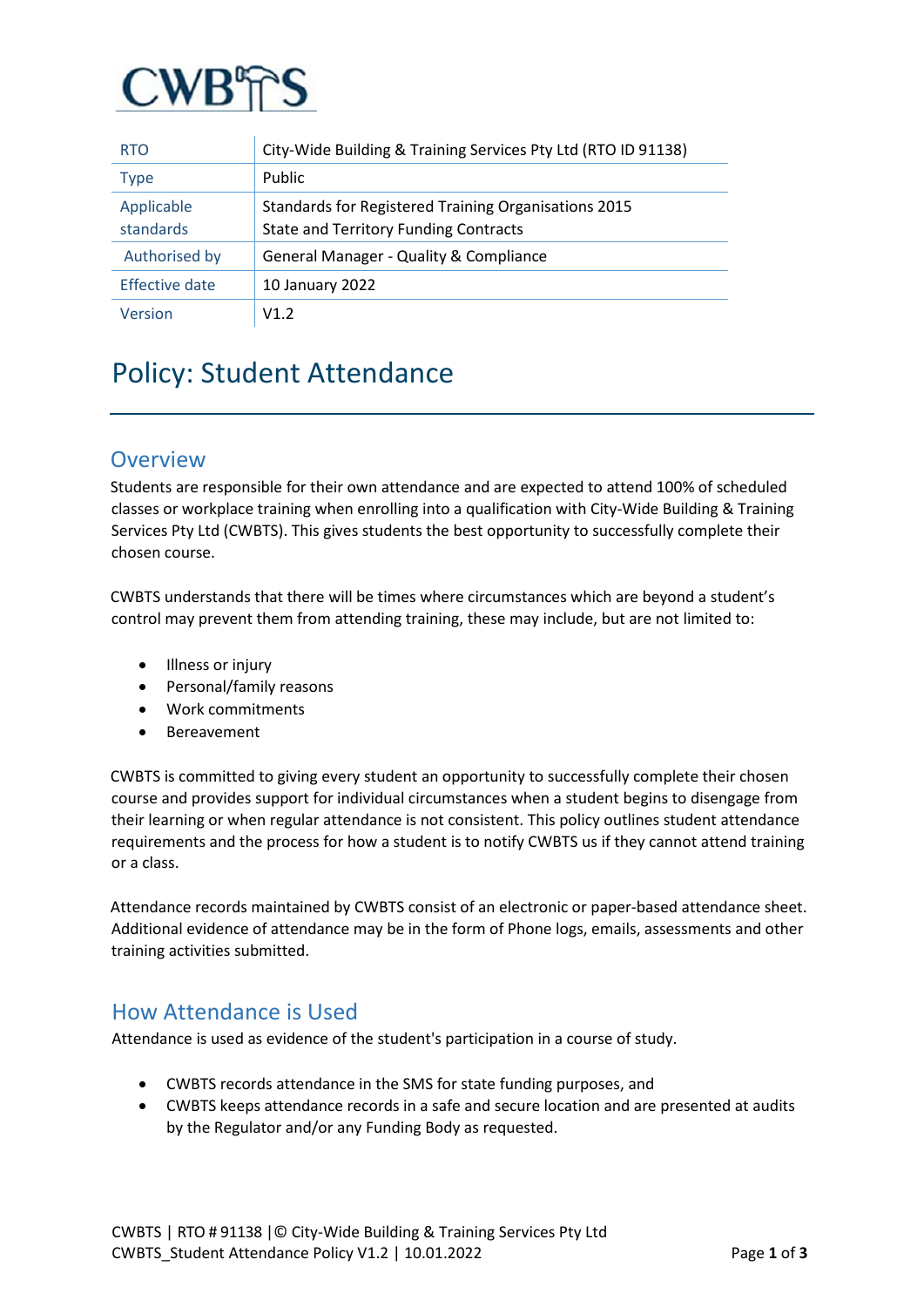

# Student Attendance Requirements?

#### **Classroom Based Students**

You are required to attend your class and sign an attendance sheet (this may be an electronic or a paper-based attendance sheet).

#### **Workplace Based Students**

You are required to attend training and sign an attendance sheet (this may be an electronic or a paper-based attendance sheet).

# Can't Make A Class or Need to Cancel An Appointment with Your Trainer?

If you cannot attend a class or attend an appointment with your Trainer, you can either:

- 1. Call our office on 07 5536 1000
- 2. Contact your Trainer directly

For classroom-based students you will be required to contact us before the commencement of your class. For workplace-based students you are required to contact us or your Trainer at least two business days before your scheduled visit.

If you contact our office, we will let your Trainer know that you will not be attending class or that you need to cancel your appointment and we will record this in your records.

Where you think you may be away for more two classes or miss two appointments or more, please let us know the date you intend to return. If you indicate that you will be absent for an extended period, we will contact you to discuss how you can catch up, attend make up classes or move to another class.

### If You Do Not Attend Class or Training and Do Not Notify Us

We understand that emergencies sometimes happen; however, we believe that we have a duty of care for our students. If you do not attend class or workplace training for three classes in a row, we will try to contact you. For workplace-based students we will also contact your Employer.

### Employer Obligations

An Employer of an Apprentice or Trainee must ensure that the Apprentice or Trainee is given every opportunity to obtain the appropriate qualification for the vocation by releasing him/her to attend training delivered by CWBTS or to undertake work-based or self-paced learning or assessments set by CWBTS.

Competency record books and work evidence guides are available, in most vocations, to support the delivery of training to Apprentices and Trainees. These booklets are provided by the RTO and should be used to monitor the Apprentice/Trainee's progress.